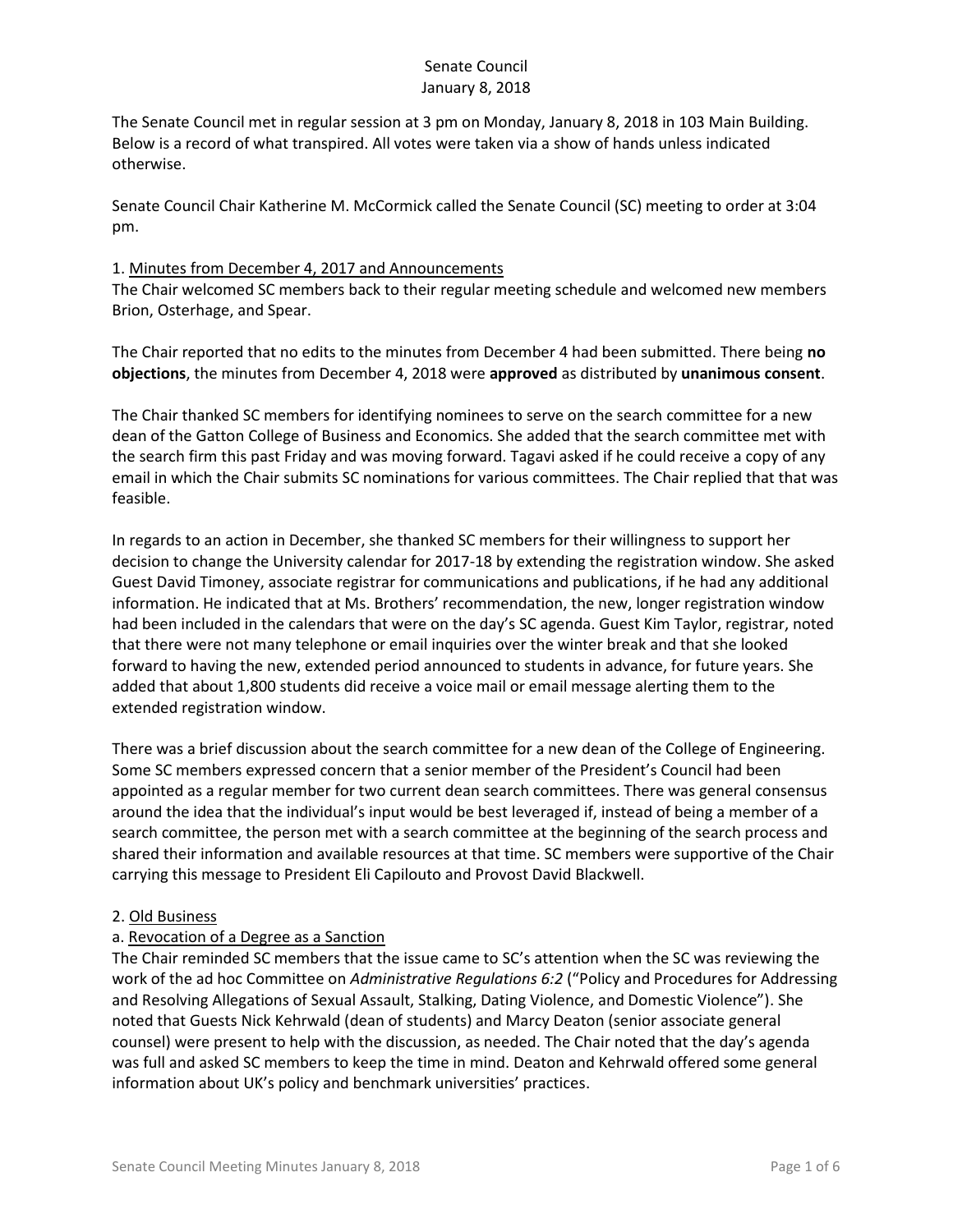SC members engaged in a lengthy discussion with Kehrwald and Deaton. All SC members expressing an opinion were in agreement about the appropriateness of revoking a degree as a sanction for an academic offense, such as plagiarism or cheating. There were differing opinions, however, regarding the appropriateness of revoking a degree for a non-academic offense. [Some SC members did not participate actively in the discussion.] Some SC members were opposed to any revocation that came about as a result of a non-academic offense. Other SC members supported revocation due to a nonacademic offense for cases in which the University was unable to complete the judicial process prior to the student's graduation and if the process had been completed prior to graduation, the student would have been expelled and therefore would not have earned any degree.

As discussion wound down, Cross **moved** that the SC endorse a policy change that would prevent UK from revoking a degree for non-academic reasons. Brion **seconded**. A **vote** was taken and the motion **passed** with six in favor and four opposed.

SC members then discussed the appropriate next steps regarding the motion. A few suggestions were offered, but the greatest consensus surrounded Wood's suggestion that the Chair share the SC's sentiment with President Capilouto and Provost Blackwell and then inform the University Senate about the action, not ask the Senate to discuss or vote on the SC's sentiment. In response to Bird-Pollan, the Chair said that she would also share the results of the vote with both the President and the Provost, as well as with the Senate.

### 3. Proposed Changes to *Governing Regulation IV* ("The University Senate")

Guest Deaton explained that she added the dean of the Lewis Honors College to the list of ex office voting members and removed reference to the "associate provost for undergraduate education," as well as cleaned up some formatting issues. The Chair commented that the associate provost for faculty affairs was listed as having voting rights, although there were other associate provosts who were not included in the list. She wondered aloud if the Senate's Rules and Elections Committee (SREC) would be willing to review the list of Senate's ex officio members. Wood [member of the SREC] explained that the SREC reviewed ex officio membership a few years ago and updated a few names. Cross noted that the Libraries Dean was listed twice in the handout and Deaton said she would correct the duplication.

There was brief discussion about associate provosts and voting rights. Wood **moved** to eliminate the associate provost for faculty affairs position from *Governing Regulations IV* ("The University Senate") and Cross **seconded**. In response to a question from Bird-Pollan, Ms. Brothers explained that the position of associate provost for faculty affairs no longer existed, although the position (in an earlier iteration) once included the responsibility for chairing the Senate's Health Care Colleges Council, which could explain why that position had voting rights when no other associate provost was included in the list of ex officio voting membership. By removing the title from the *GR*, the SC was merely removing reference to a position that was not current and that removal did not take voting rights away from an existing ex officio member. There was additional discussion.

A **vote** was taken and the motion **passed** with none opposed. Cross then **moved** to endorse the proposed changes to *Governing Regulations IV* ("The University Senate"), as amended. Grossman **seconded**. A **vote** was taken and the motion **passed** with none opposed.

Ms. Brothers asked for clarification about next steps. Wood stated that the SREC needed to review ex officio membership. Grossman suggested that the Senate review the proposed changes to *GR IV*, after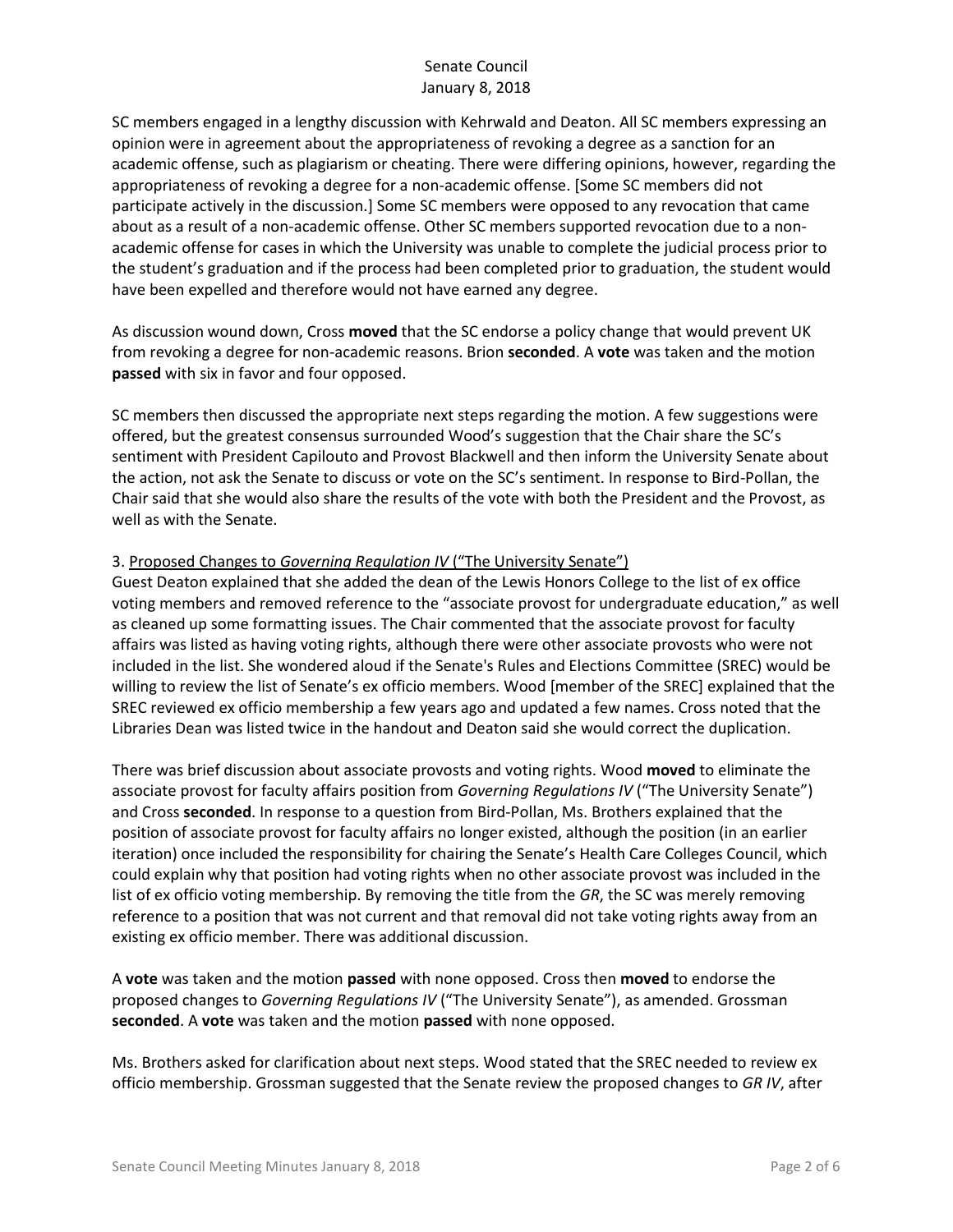which the SREC would review the *Senate Rules* to determine if any changes were needed regarding ex officio membership.

- 4. University Calendars
- a. 2018 2019 Calendar
- b. 2020 2021 Calendar, Tentative
- c. 2018 2019 Winter Intersession
- d. 2020 2021 Winter Intersession, Tentative
- e. 2018 2019 Dentistry
- f. 2020 2021 Dentistry, Tentative
- g. 2018 2019 Law
- h. 2020 2021 Law, Tentative
- i. 2018 2019 Medicine
- j. 2020 2021 Medicine, Tentative
- k. 2018 2019 Pharmacy
- l. 2020 2021 Pharmacy, Tentative

The Chair presented the calendars to SC members. Wood **moved** to approve the calendars a – l as listed on the SC agenda and Bird-Pollan **seconded**. There was brief discussion, primarily regarding what calendars were approved at what time, as well as two queries about specific dates. A **vote** was taken and the motion **passed** with none opposed.

- 5. Committee Reports
- a. Senate's Academic Programs Committee (SAPC) Margaret Schroeder, Chair
- i. Recommendations for Significant Changes

Schroeder, chair of the Senate's Academic Programs Committee (SAPC), explained the proposal, which described the circumstances under which a program change would be reviewed by the Senate's Academic Programs Committee (SAPC). Such changes would warrant additional review because of the magnitude of the change(s).

Schroeder said that a senator recently sent in a few suggested edits and asked Ms. Brothers to put the most current version of the proposal on the screen. Schroeder explained that she thought all the suggested edits (except one) would be acceptable to the SAPC. The lone suggestion that she was concerned about accepting (because she was not sure the SAPC would agree to it) was the suggestion to give the SAPC the responsibility for determining if a program change met the criteria for a "significant change" or if the program change should be place on a 10-day web transmittal. She said that she revised the suggested language so that the SC would make that determination, not the SAPC.

The Chair asked about the effect of the change on the SAPC's workload and Schroeder replied that she thought the change would result in three or four additional proposals, annually, for the SAPC to review. Grossman suggested that any proposed new track/concentration/specialization be considered a significant change. Schroeder explained that instead of describing specific changes that would meet the definition of a significant change, the SAPC opted to utilize the definition from SACS-COC (Southern Association of Colleges and Schools – Commission on Colleges [UK's accrediting body]). She said that not all proposals for a new track/concentration/specialization warranted additional review.

Tagavi stated that it was not fair that the SC was being asked to review a proposal that was different from the version posted on the agenda. He said he could not see the changes on the screen and he did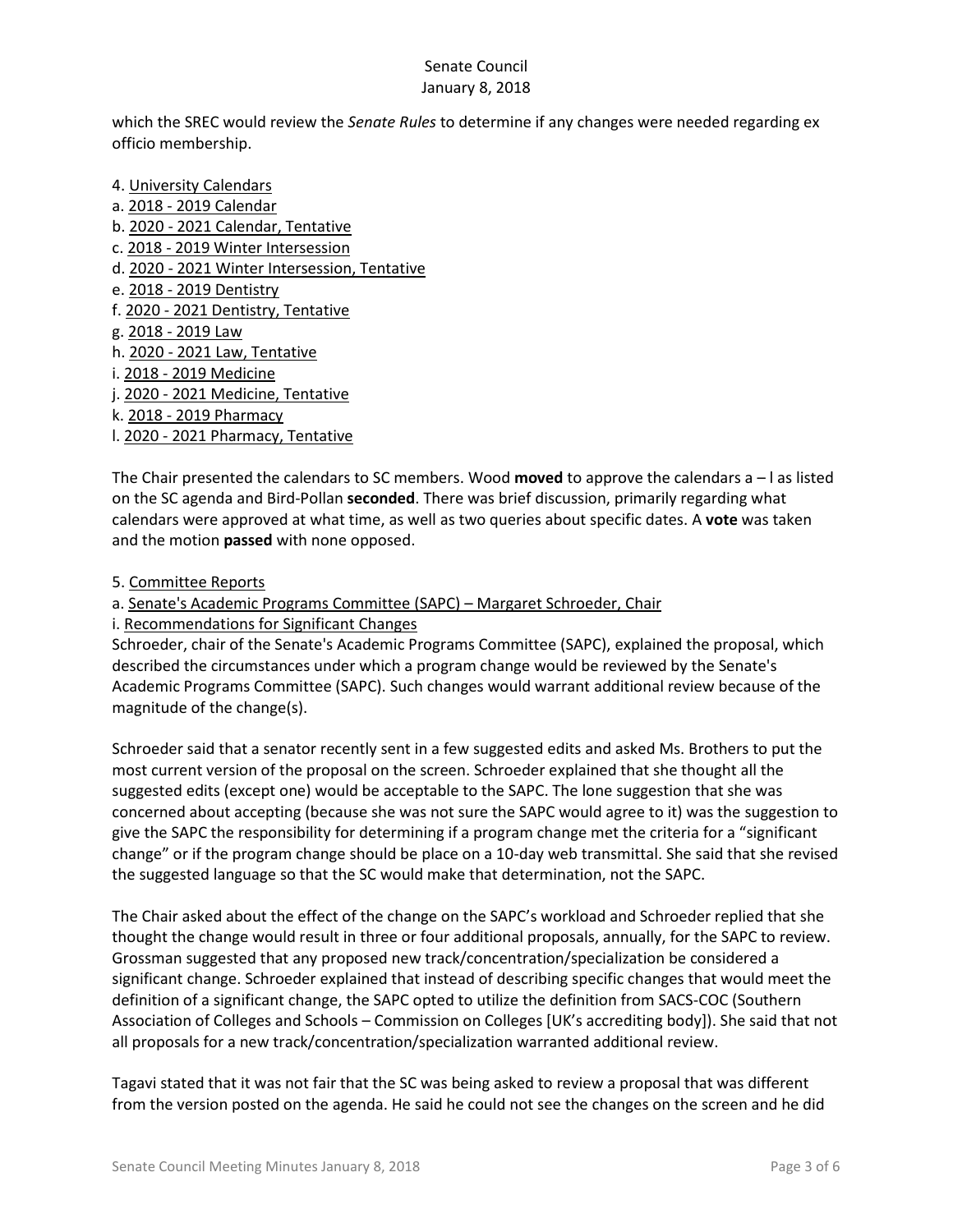not know what had changed. He asked for clarification about why the proposed *SR* changes included a reference to "twenty-five per cent increase" while the summary did not include it. Schroeder acknowledged that not all details of the *SR* changes were included in the summary. Tagavi then asked why the Office of Strategic Planning and Institutional Effectiveness (OSPIE) was listed in its own, numbered item, when it was an administrative unit. Schroeder explained that OSPIE is UK's liaison to the Southern Association of Colleges and Schools Commission on Colleges (SACSCOC) and to Kentucky's Council on Postsecondary Education (CPE). Any proposal for a new or changed program must include a substantive change checklist, which s promulgated by OSPIE. Depending on the information given on the checklist, OSPIE can determine if the proposed change would be categorized as "substantive" by SACSCOC. Tagavi replied that OSPIE's scope should be limited and that it should not have the same status as a college. Schroeder replied that the revised proposal on screen separated out OSPIE from departments, colleges, and Senate-related entities into a new bullet, but also included a new stipulation for OSPIE's participation so that their input was limited to the meaning of "substantive change" as outlined in *Administrative Regulations 1:5* ("Substantive Change Policy").

Tagavi complained that he had spent a lot of time reviewing the proposal that was included with the agenda and having a revised proposal under discussion was not conducive to good business. Schroeder explained that she received the revisions earlier that morning. Tagavi stated that he needed time to review proposals before discussing them. Tagavi **moved** to postpone discussion until the next SC meeting [January 22] and Cross **seconded**. A **vote** was taken and the motion **passed** with eight in favor and two opposed.

# b. Senate's Admissions and Academic Standards Committee (SAASC) – Herman Farrell, Chair i. Proposed Change to MSW (Army)

Guest Herman Farrell (FA/Theatre), chair of the Senate's Admissions and Academic Standards Committee (SAASC), explained the proposal to offer the MSW program at an extended campus site (Fort Sam Houston, San Antonio, TX), to be delivered by individuals in Texas, who will be vetted through UK's typical faculty hiring processes. Guests Chris Flaherty (SW) and Janet Ford (SW) also participated in the SC's discussion. SC members asked a variety of questions about the proposal. SC members expressing opinions were generally supportive of the proposal but asked for more information regarding the appointment of faculty for the program, specifically those faculty members' title series. Grossman **moved** to postpone discussion on the proposal until the next SC meeting [January 22] and Cross **seconded**. A **vote** was taken and the motion **passed** with none opposed.

The Chair suggested that if there were other questions or comments about the proposal, it would be useful to raise them so Flaherty could address those concerns in his revised proposal. There were no additional comments from SC members.

The Chair asked if SC members wished to review the nonstandard course calendars associated with the MSW (Army) or if that should also be postponed. Wood **moved** to postpone discussion on the proposal until the next SC meeting [January 22] and Grossman **seconded**. A **vote** was taken and the motion **passed** with none opposed.

# 7. Update on Single Summer Term - Associate Registrar for Communications and Publications David **Timoney**

Guests David Timoney (associate registrar for communications and publications) offered SC members an update on the first single summer term, for summer 2018. He explained that the process originated in 2011 or 2012 with the formation of a SC ad hoc committee on calendars. In 2014, another SC ad hoc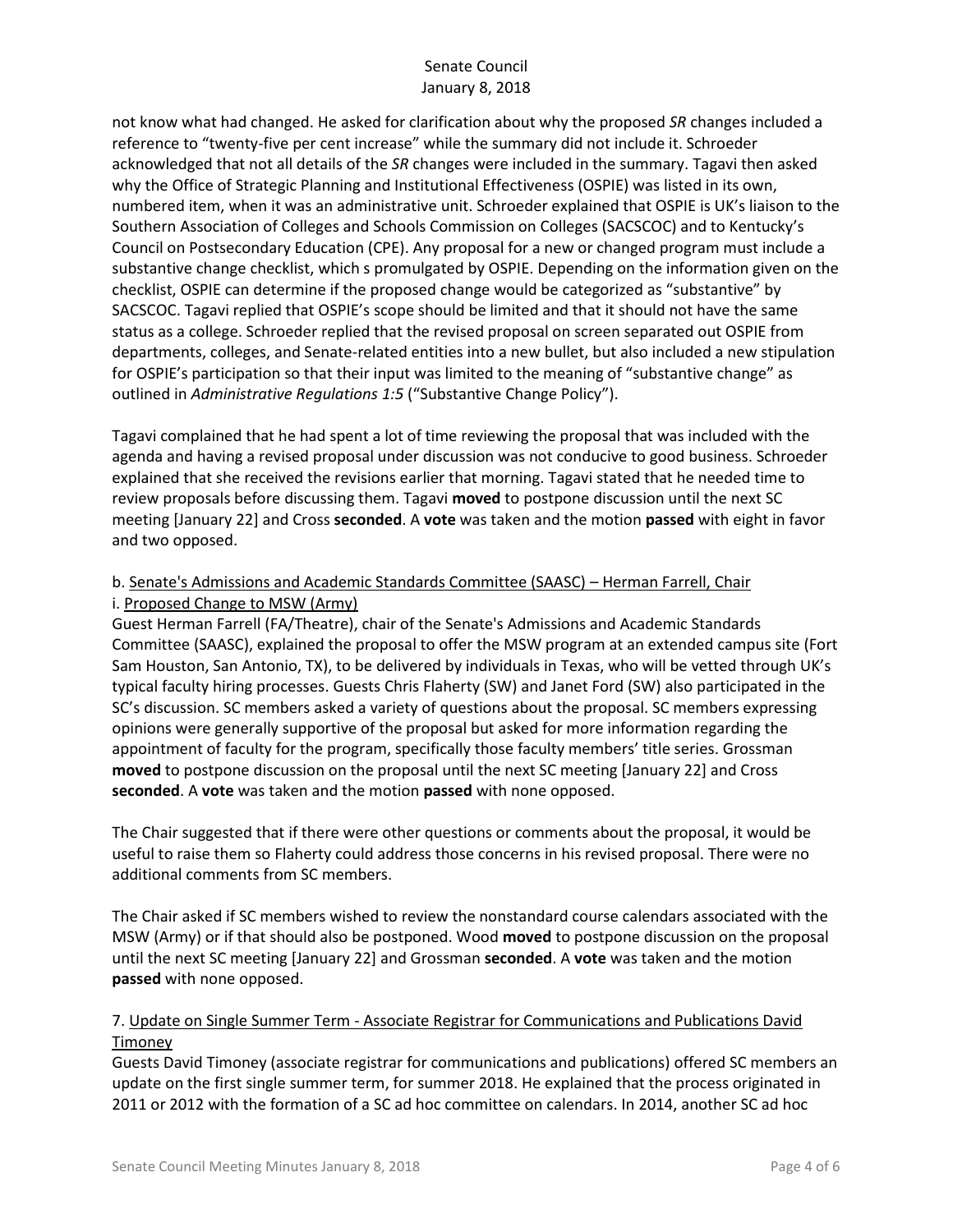committee was created to follow up on the first group's report and subsequently recommended institution of a single summer term; the Senate approved that proposal on May 2, 2016. Timoney said that over the last year and a half, the Registrar's office had been working with various campus partners to work out any unintended consequences regarding a move to a single, 12-week summer session. Timoney added that the Registrar's office had also been informing colleges and departments that this change is coming. He said he was very pleased with the progress thus far and the Registrar's office had developed an FAQ on their site with a variety of topics related to the single summer term. From early September to mid-October, units had the ability to build out a schedule of classes for summer 2018. In December 2017, the Registrar's office published the summer 2018 Schedule of Classes. Timoney said that the most recent count indicated that about 2,200 course sections will be offered in summer 2018.

Timoney noted that the Registrar's office wanted to provide some standardized time frames in which to offer summer courses, to promote a more organized structure. The Registrar's office suggested three separate four-week time frames, two six-week time frames, and two eight-week time frames. Timoney said he was happy to report that 83% of the course sections did follow one of the times frames recommended by the Registrar's office. He wrapped up his comments by saying that he and others in the Registrar's office continue to work with different departments and offices to work out any issues that may arise. He said that they met the previous month with the International Center about an issue they reported, pertaining to credit hour amounts for full-time international students. He said the Registrar's office would continue to research that issue and others as they arose ad would be in touch with SC if there was a need for a change.

Grossman asked about the courses that would not follow one of the Registrar's standardized time frames. Timoney explained that the vast majority of them were courses that had already been approved by SC to offer a nonstandard course calendar, which was different from any of the Registrar's standardized time frames. Osterhage asked about the possibility of a student taking 13 credit hours over the summer. Timoney said that sort of course load would be difficult and he had discussed the matter with the advising leadership team. The Registrar's office has been working with the Advanced Analytics team to try to identify those students, although based on research on past summer sessions, Timoney suggested there would be a very small number of students who would carry that sort of course load in the summer. Once the student is identified, the Registrar's office then reaches out to the student's advisor. In response to a question from the Chair, Timoney said that in past years, students with a high credit-hour course load over the summer typically dropped one or two courses. Tagavi suggested that students should not be allowed to register for that many credit hours and Timoney replied that in working with Advanced Analytics, it became a matter of resources. After determining how many students could be affected, the issue did not seem to be something that warranted extensive effort. He added that with 2,200 course sections spread out over 12 weeks, and depending on the program that the student was in, it would be difficult to identify 12 credit hours to enroll in. He added that he and others in the Registrar's office would keep this issue in mind moving forward.

There were no further comments or questions from SC members. The Chair thanked Timoney for attending and giving the report.

#### 8. December Senate Meeting Roundtable

The Chair asked SC members for their thoughts about the December meeting. There were no substantive comments from SC members.